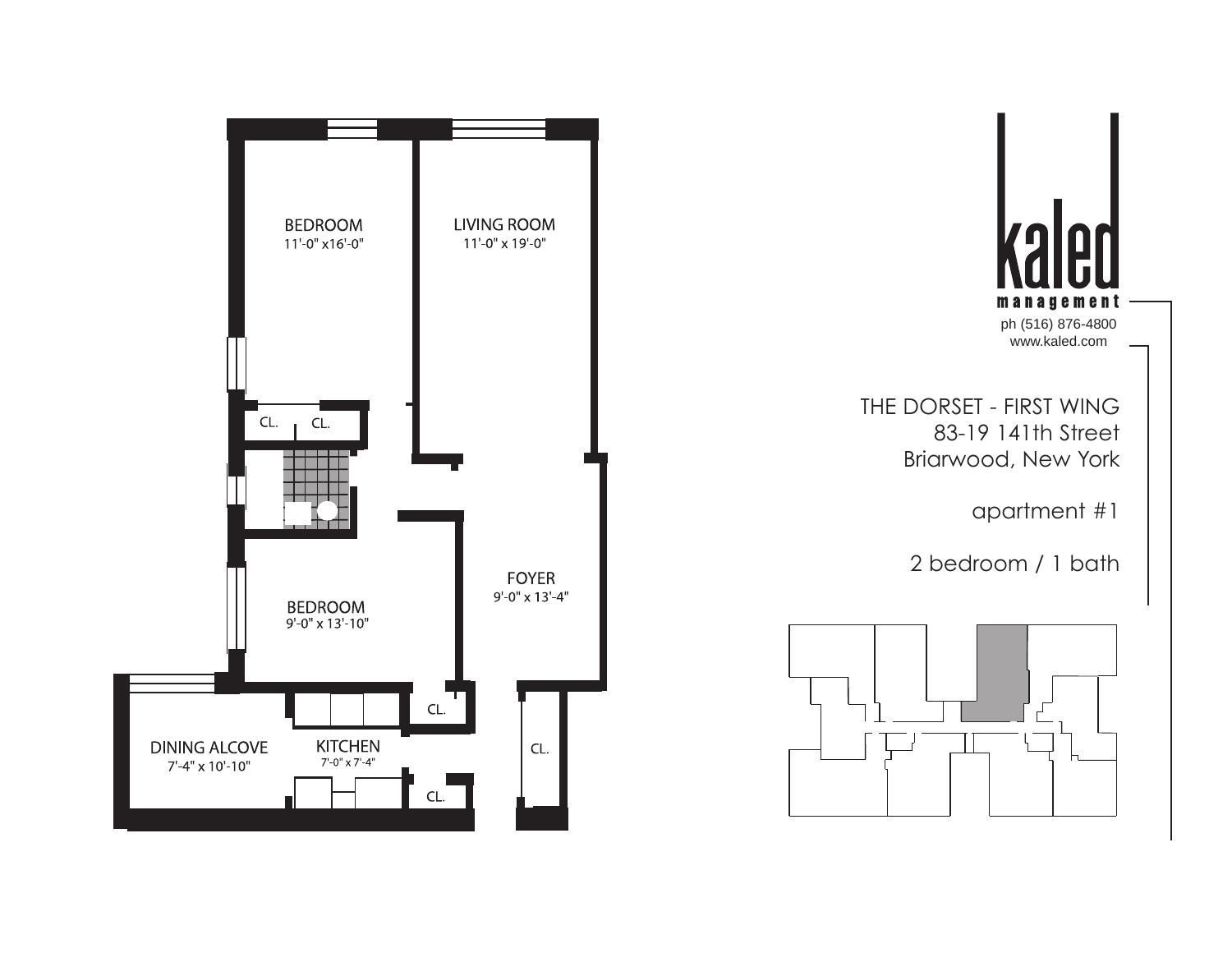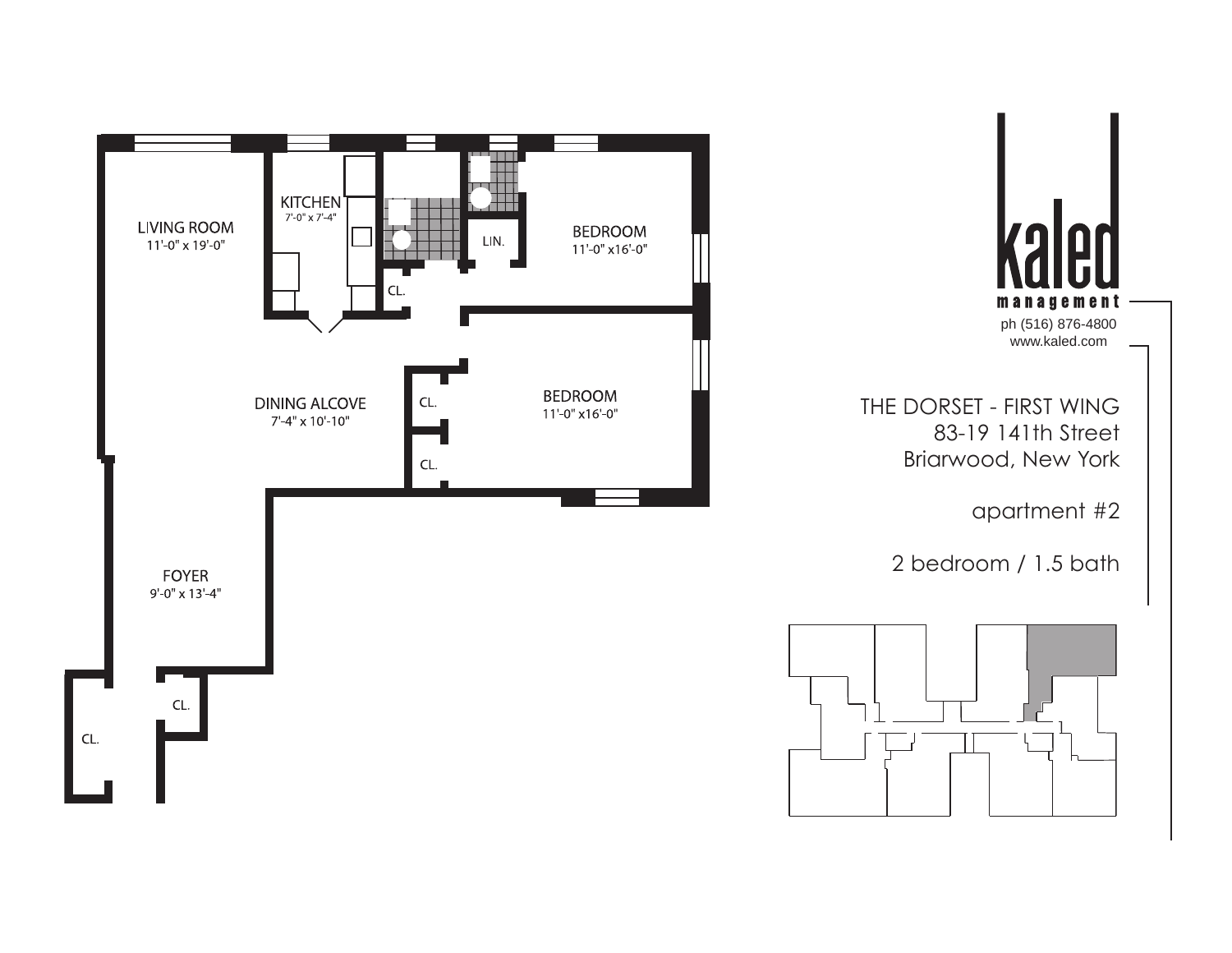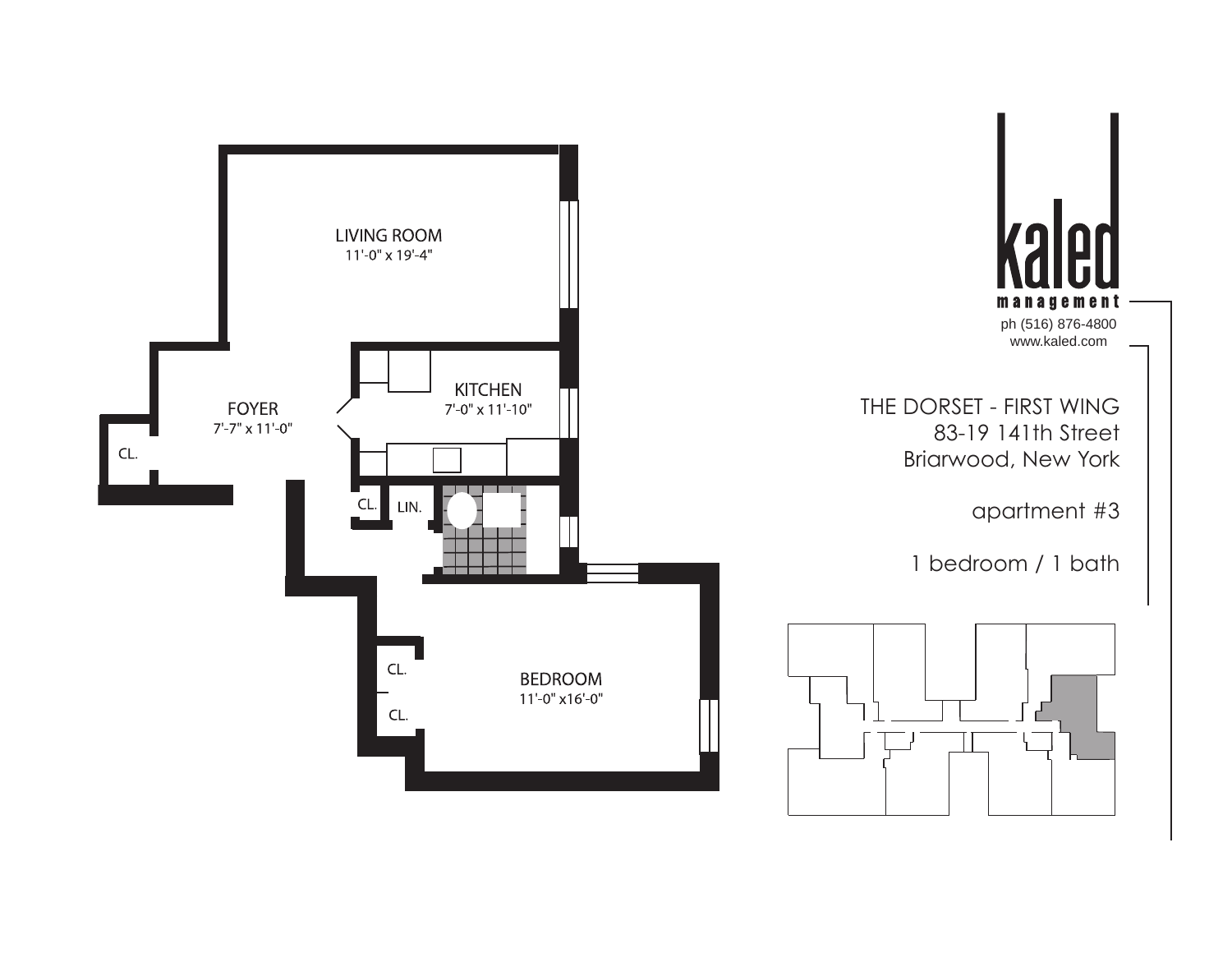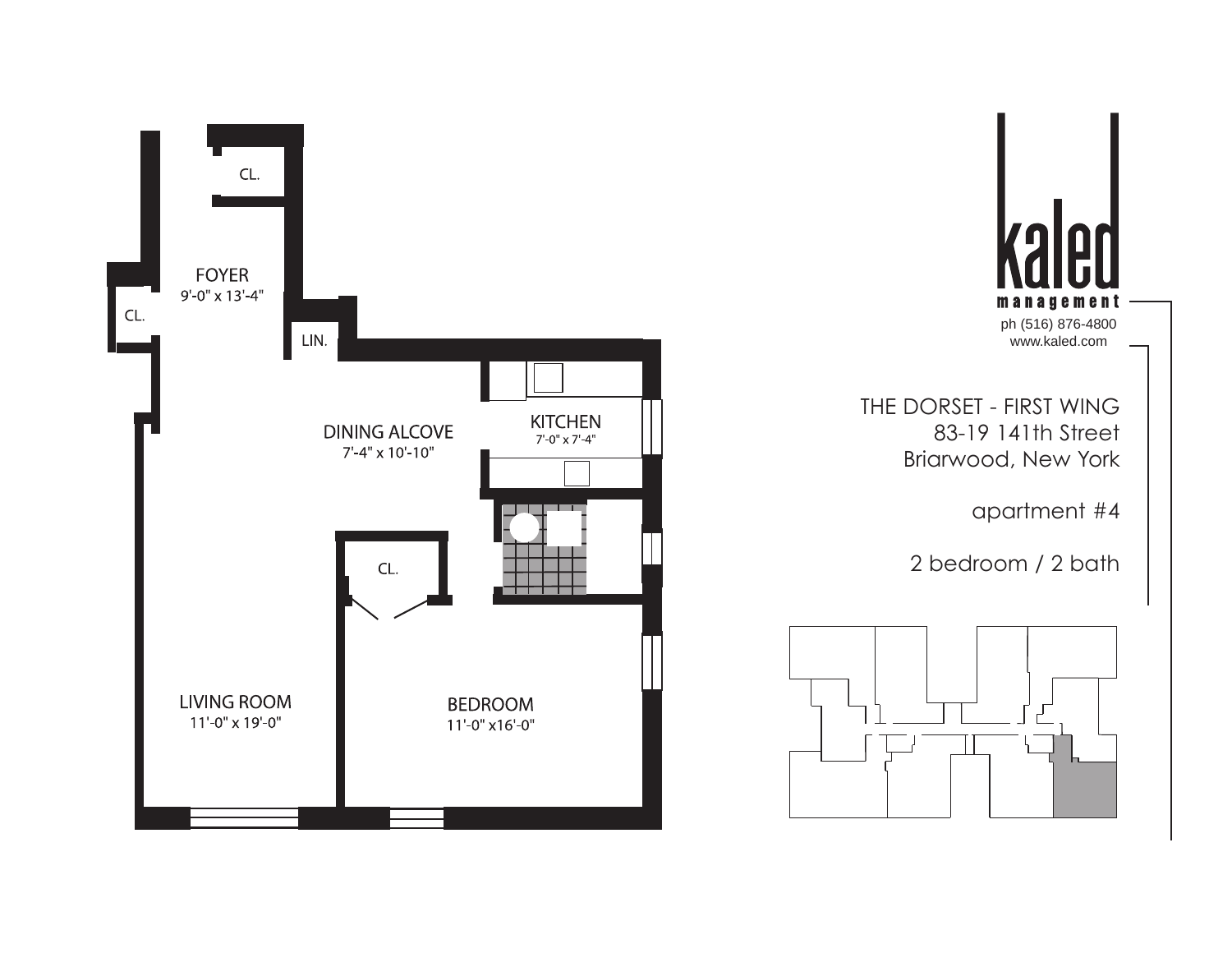$\lfloor$  CL.  $\rfloor$ **KITCHEN DINING ALCOVE**  $7'$ -0" x 7'-4" 7'-5" x 10'-7" CL. **FOYER**  $7'$ -6" x 12'-5" **BEDROOM** CL.  $10'-4"$  x11'-0"  $\boxed{\begin{matrix} \text{LN.} \ \end{matrix}}$  $CL$ . **BEDROOM LIVING ROOM** 11'-0" x16'-0"  $11'-0'' \times 20'-4''$ 



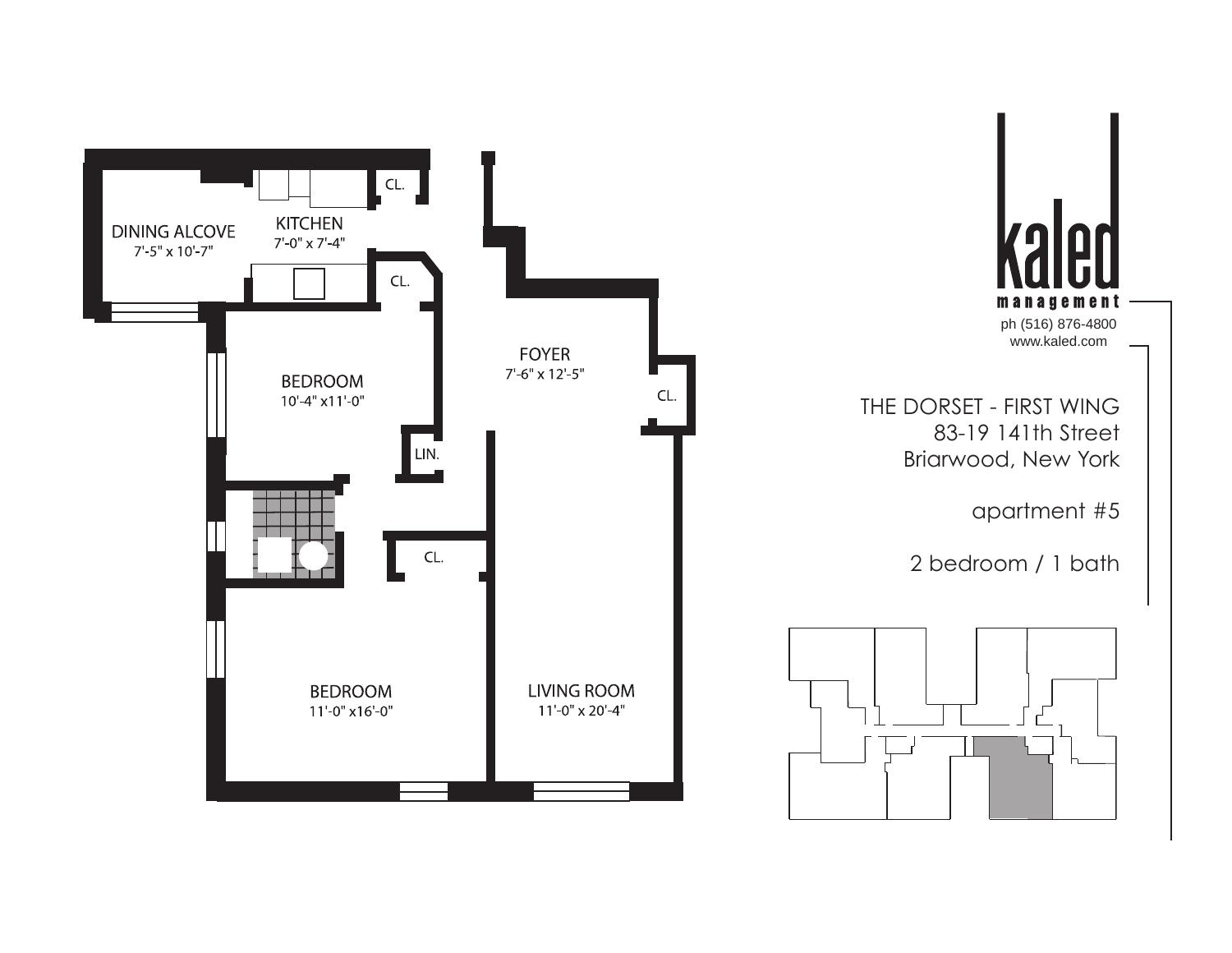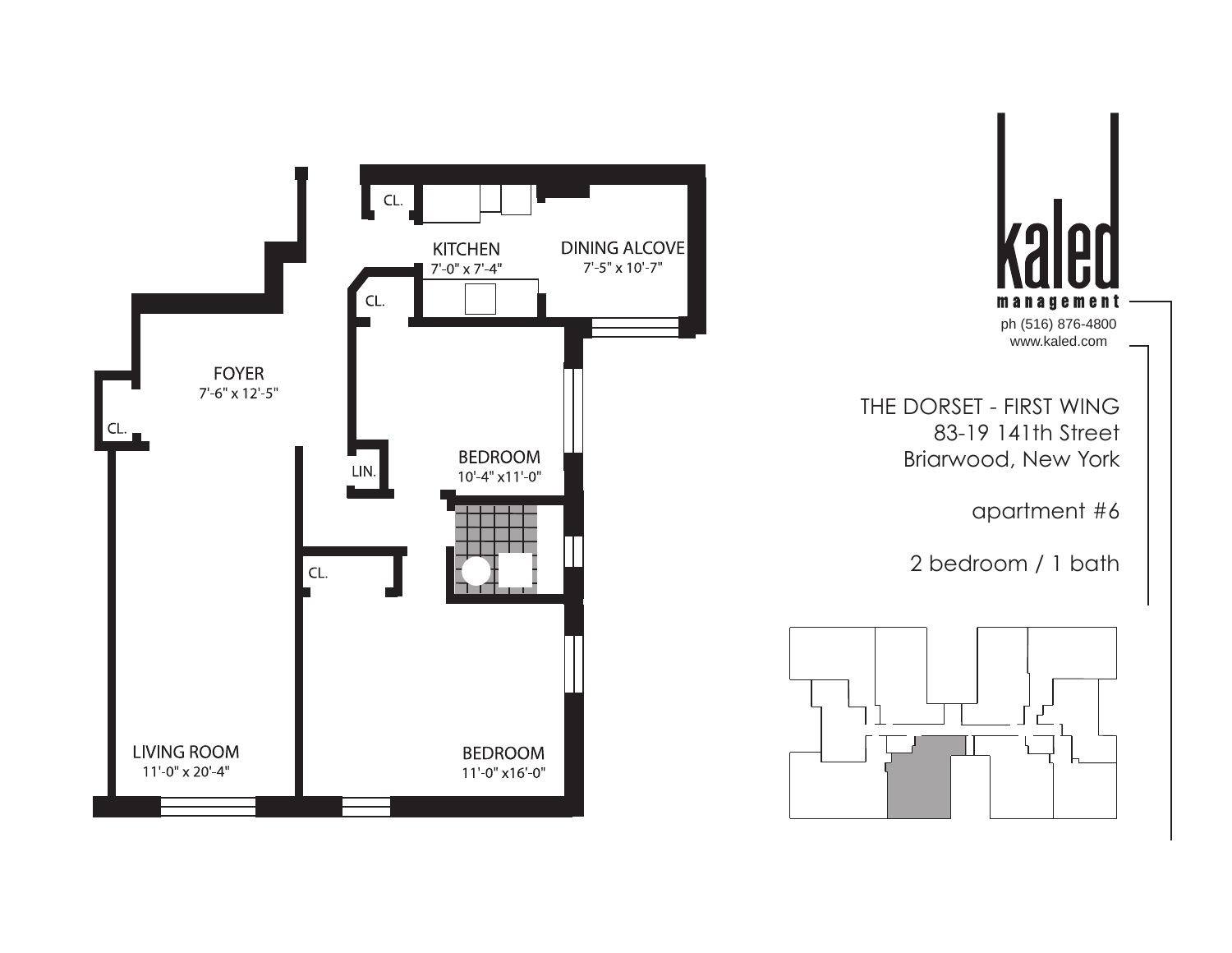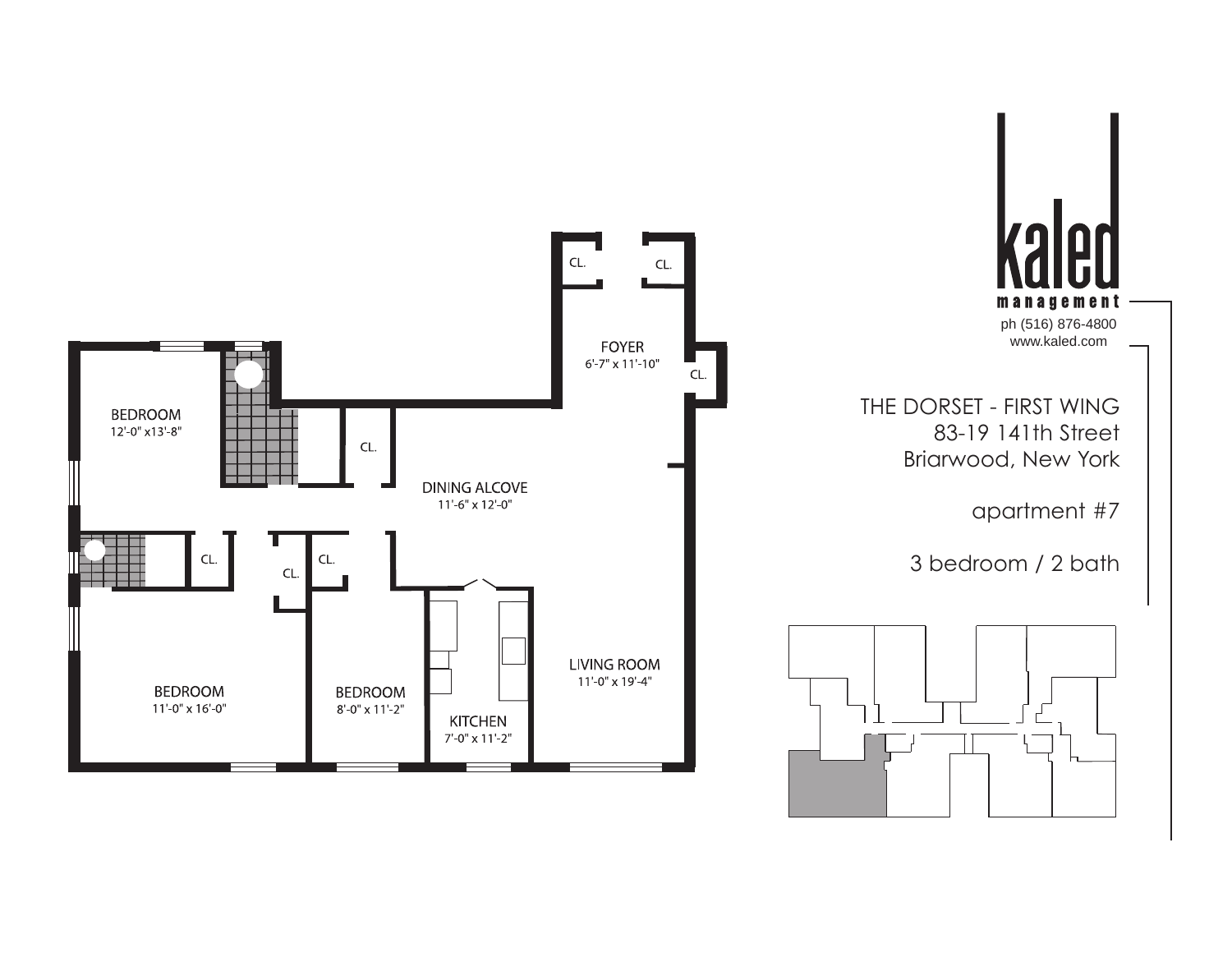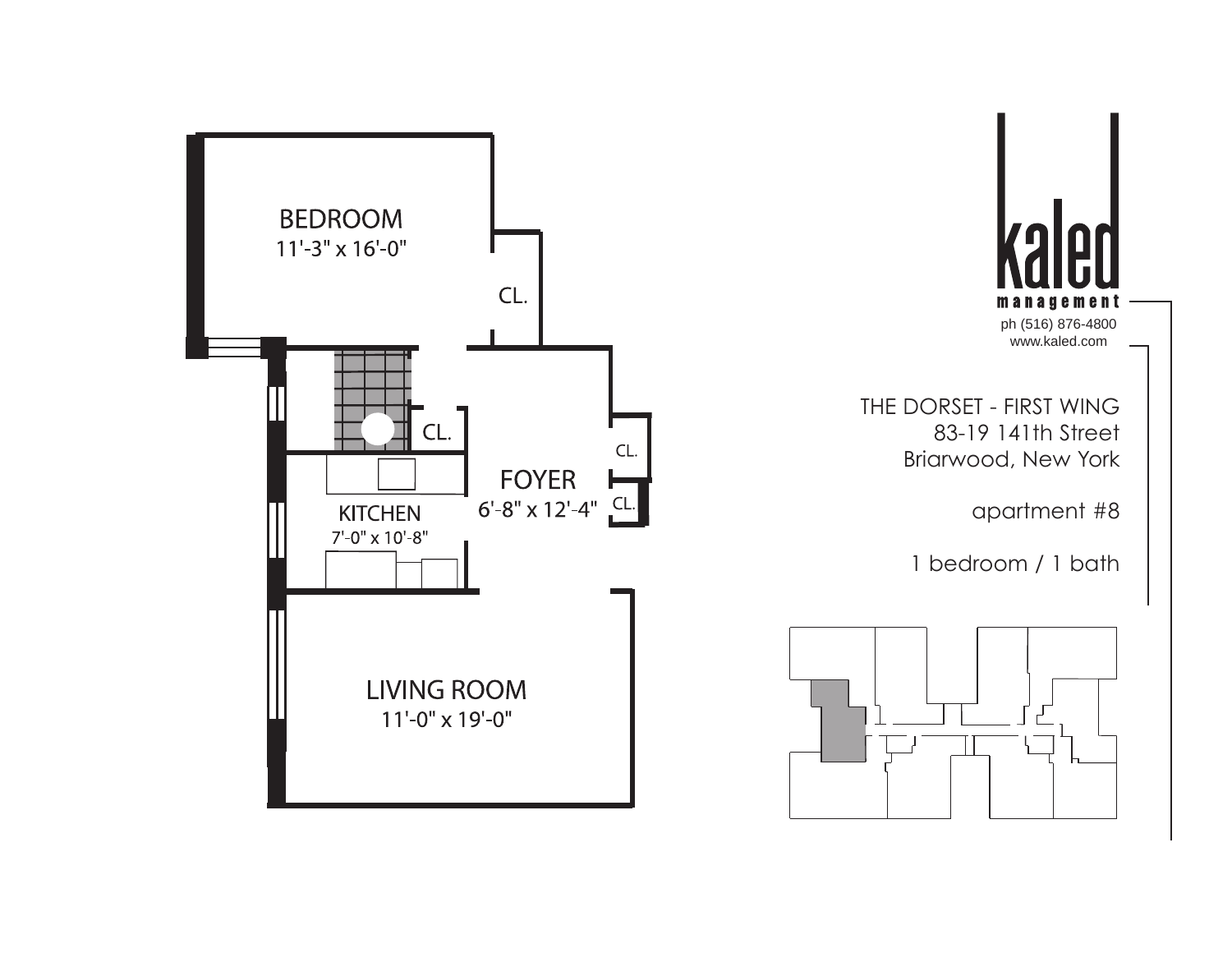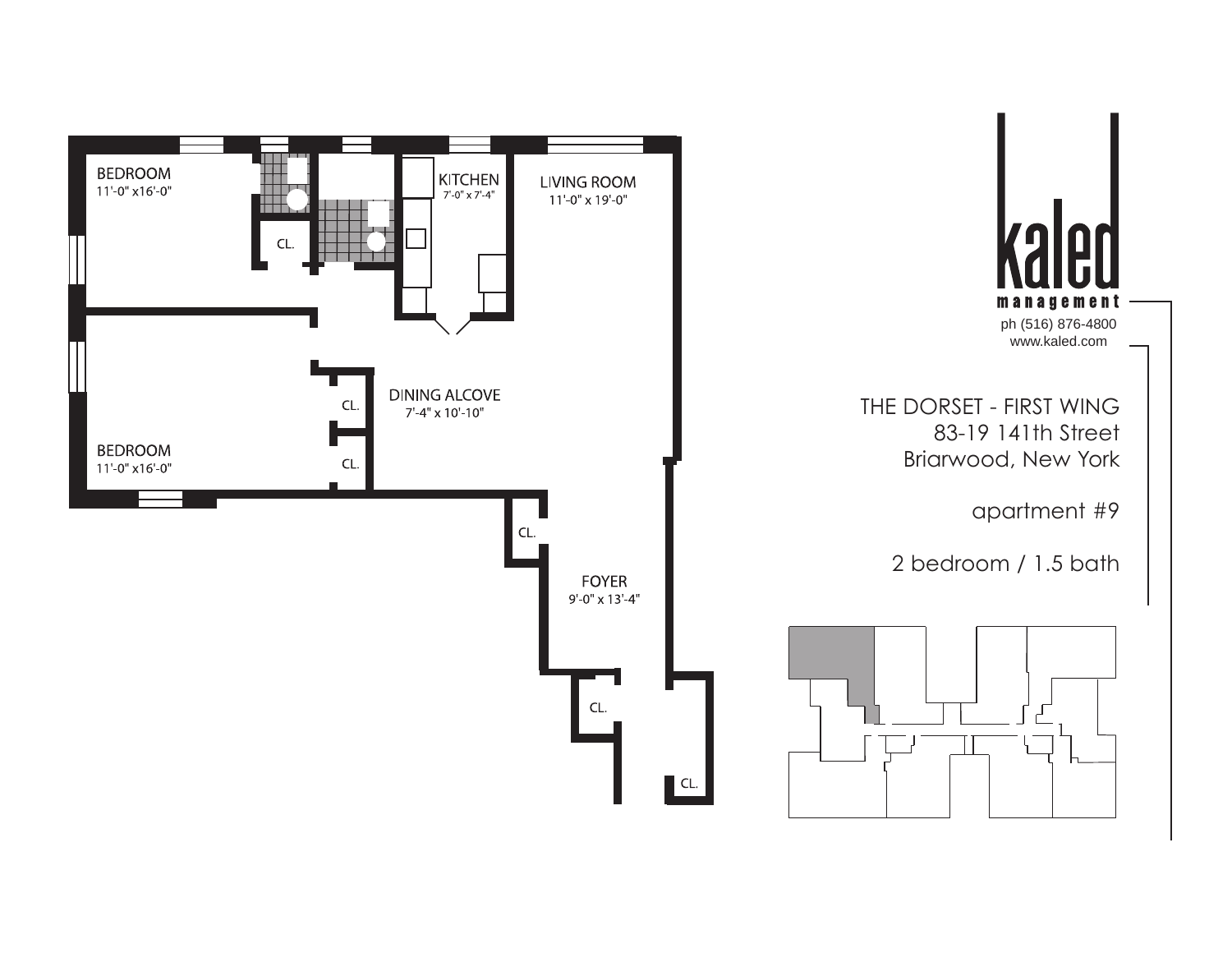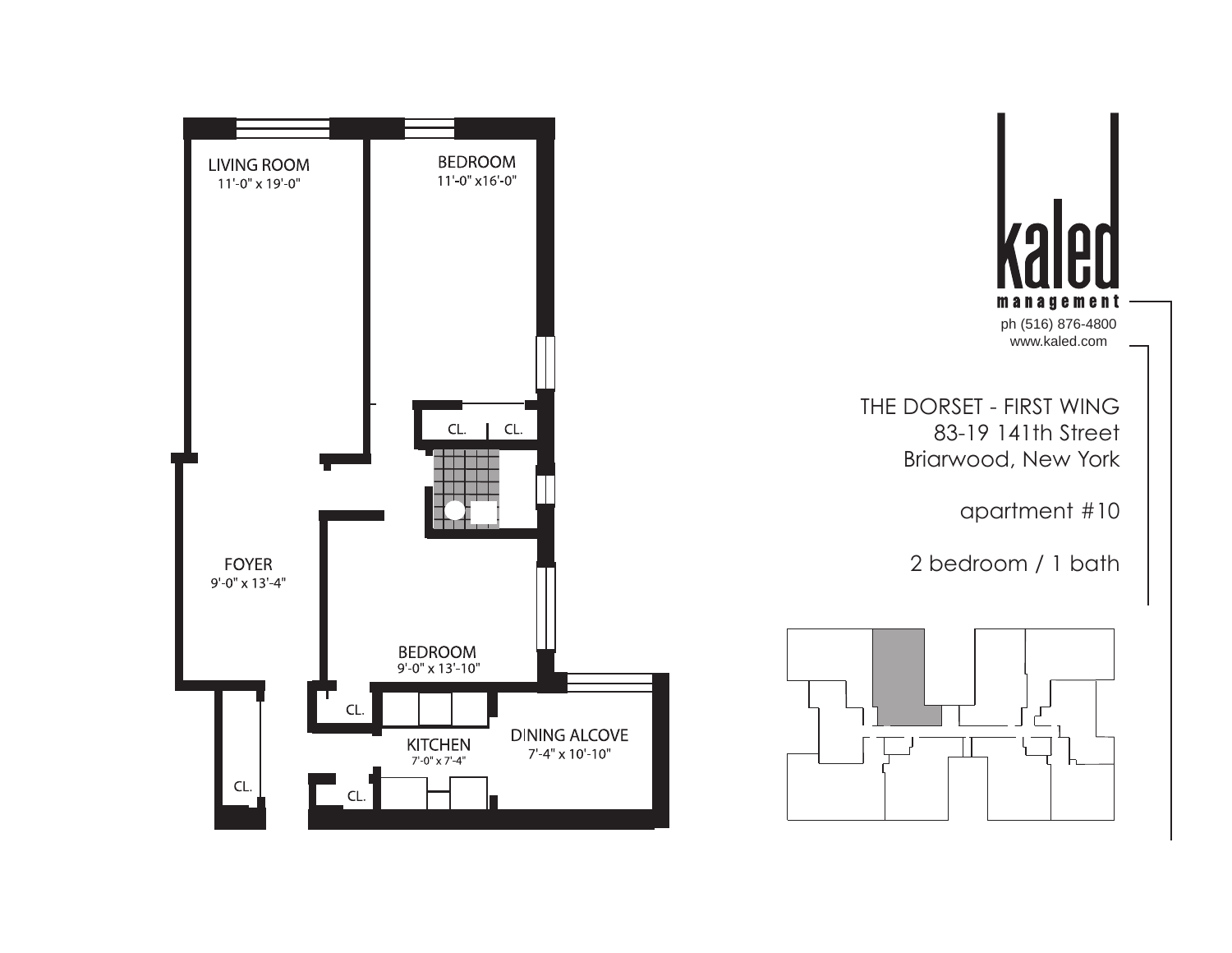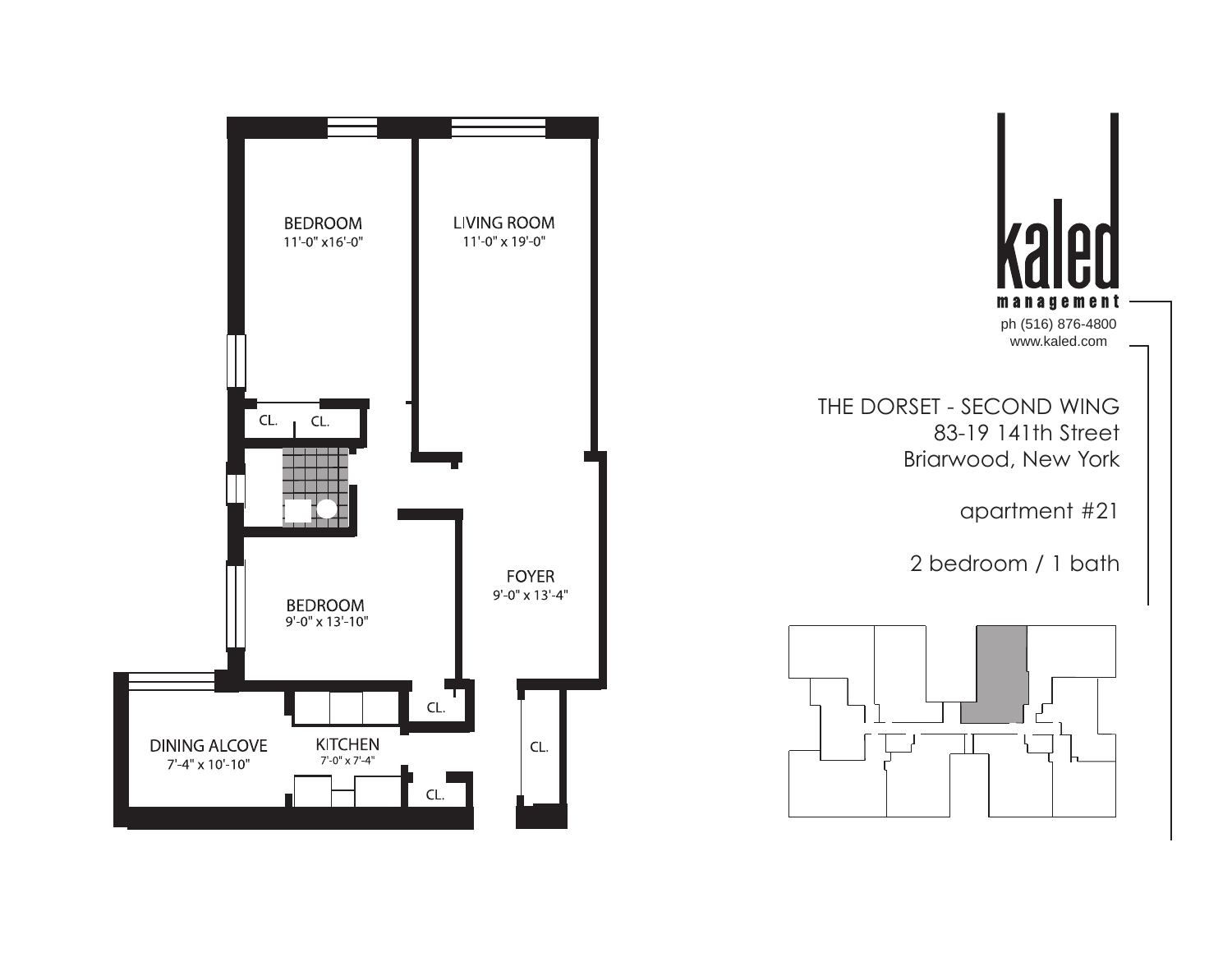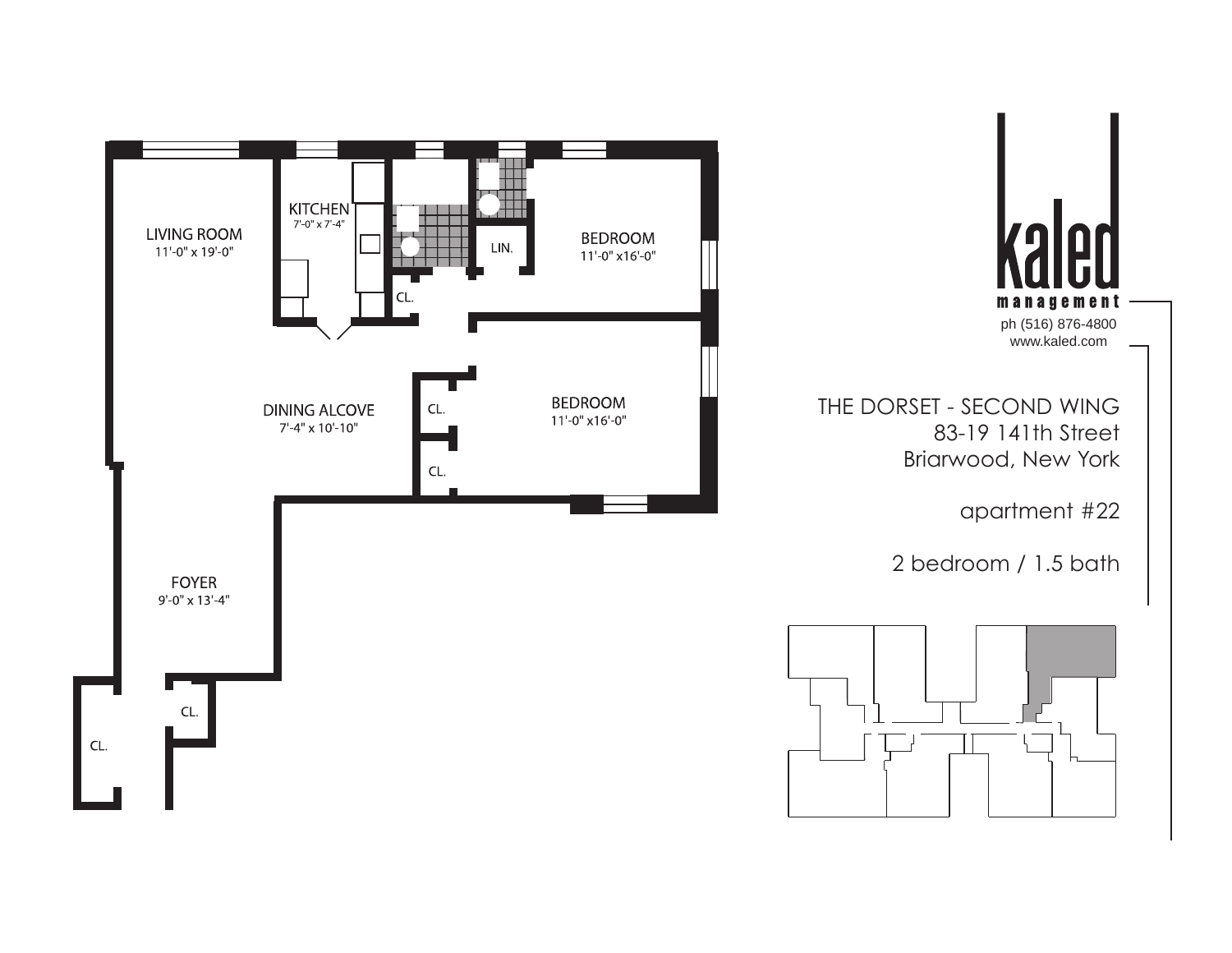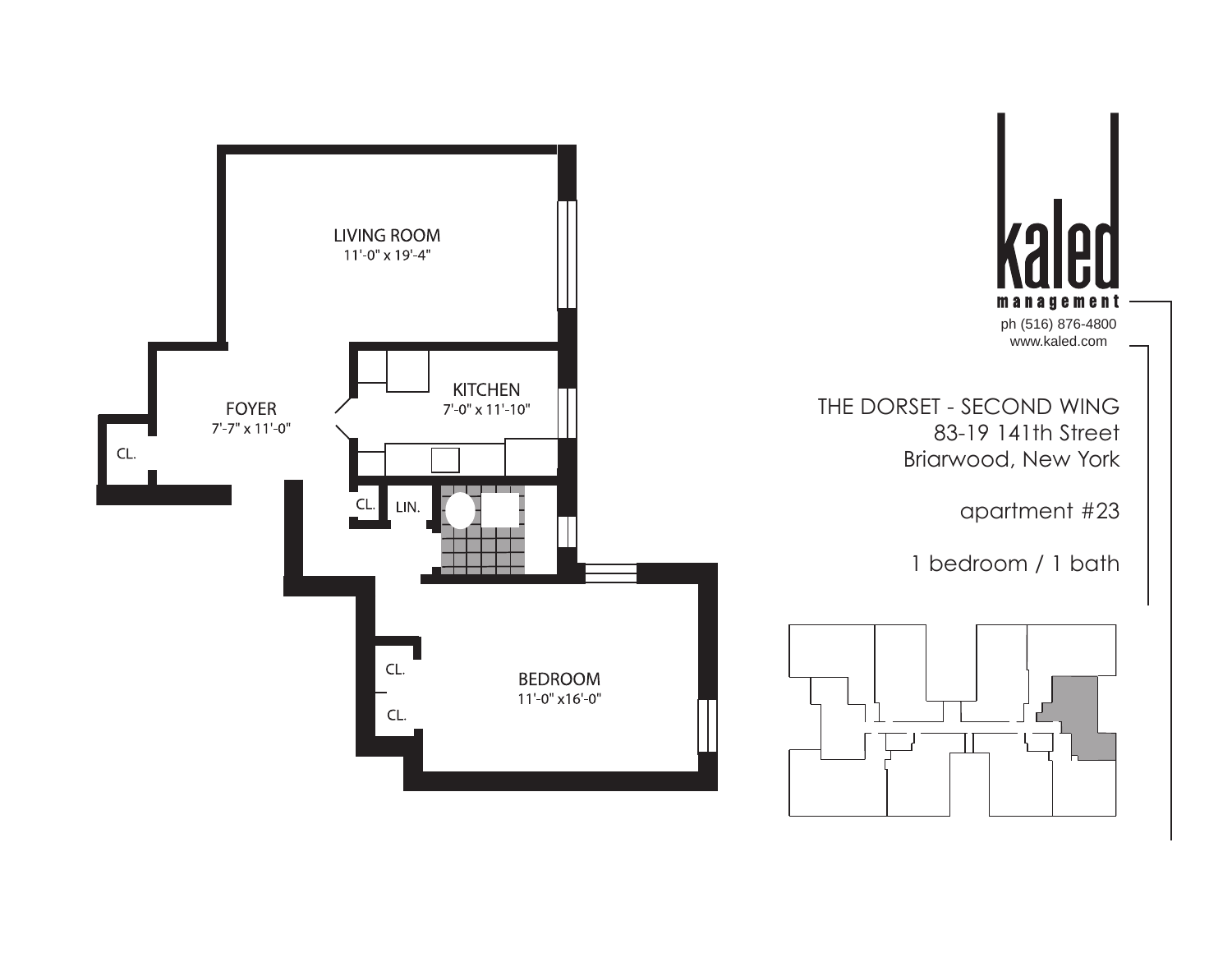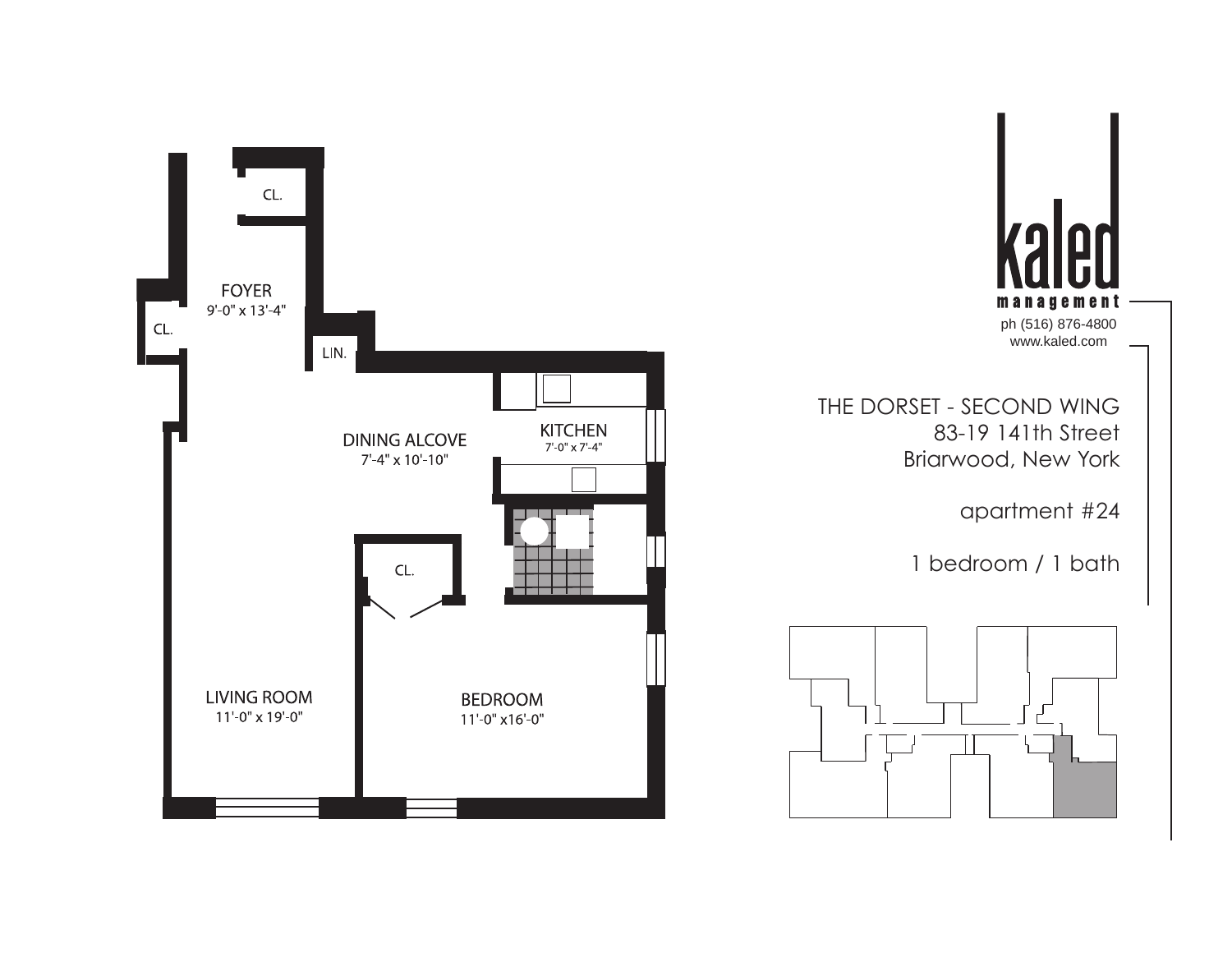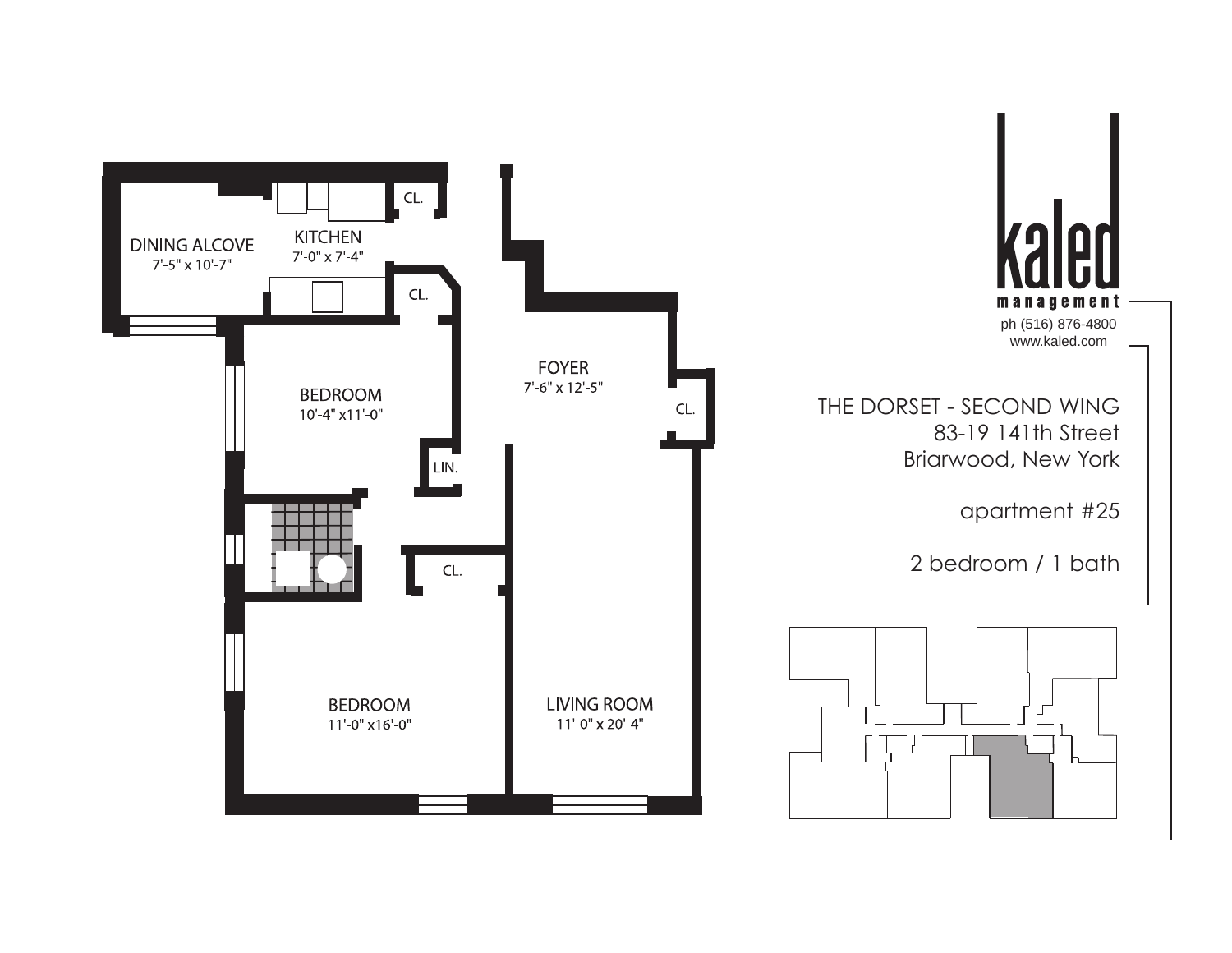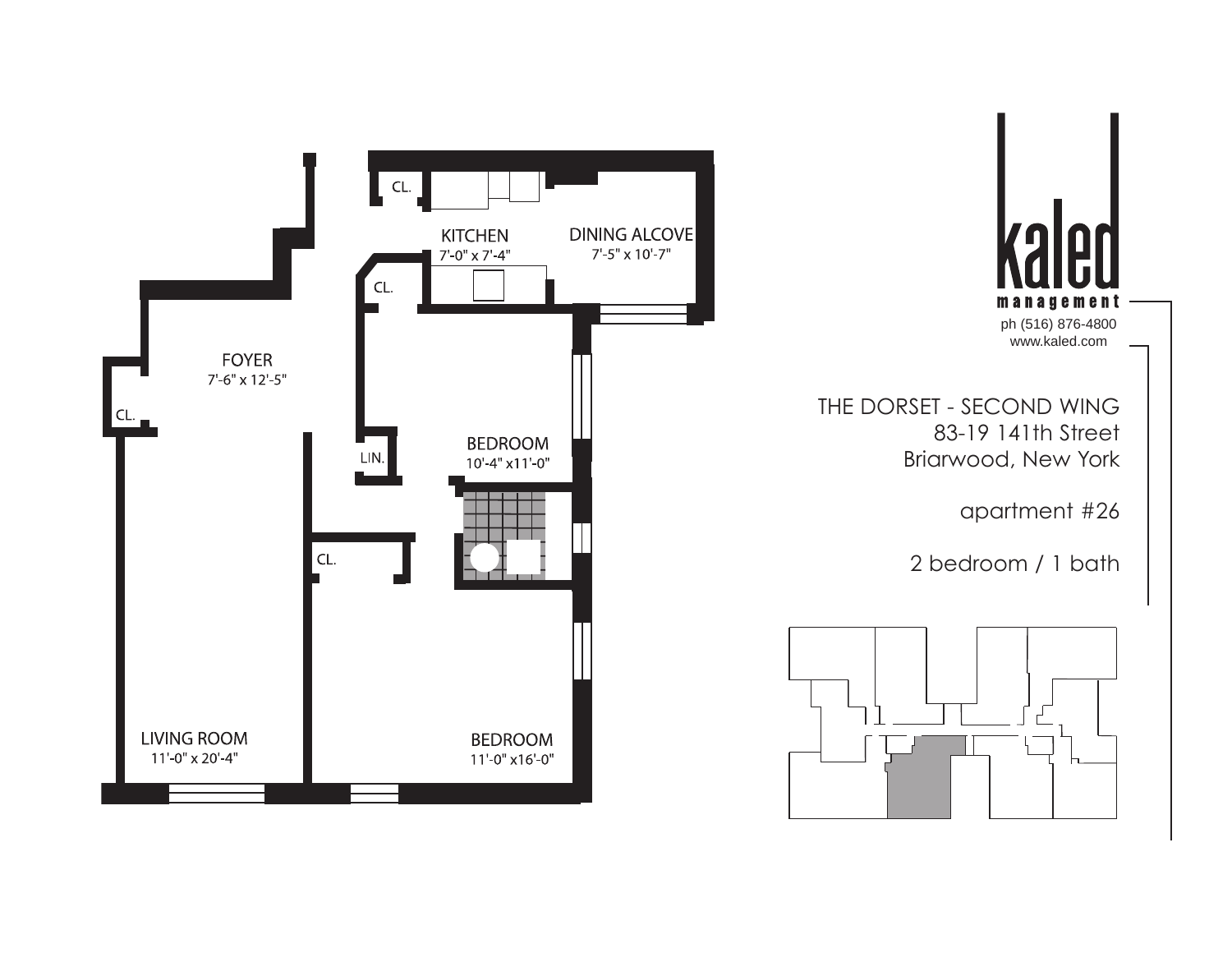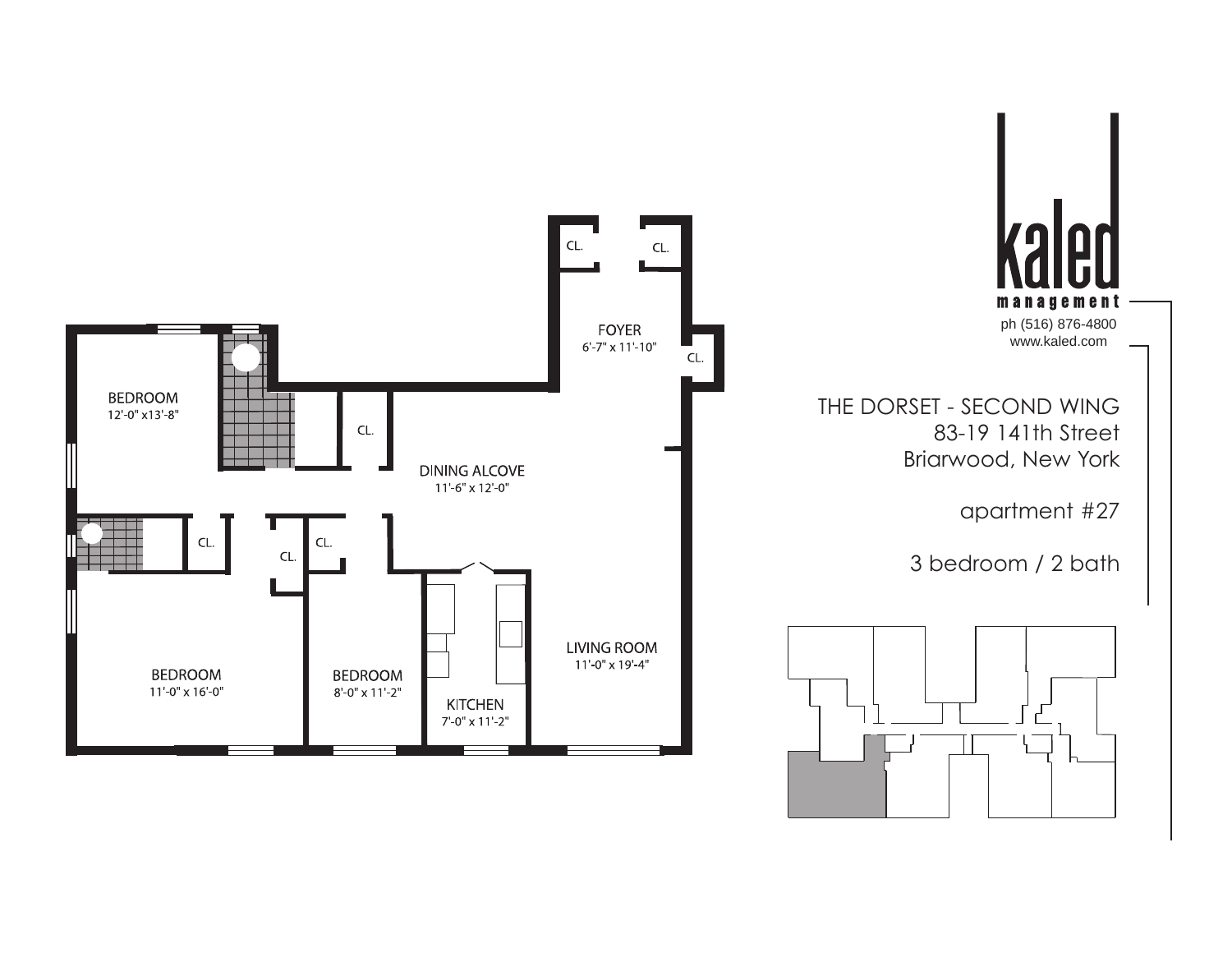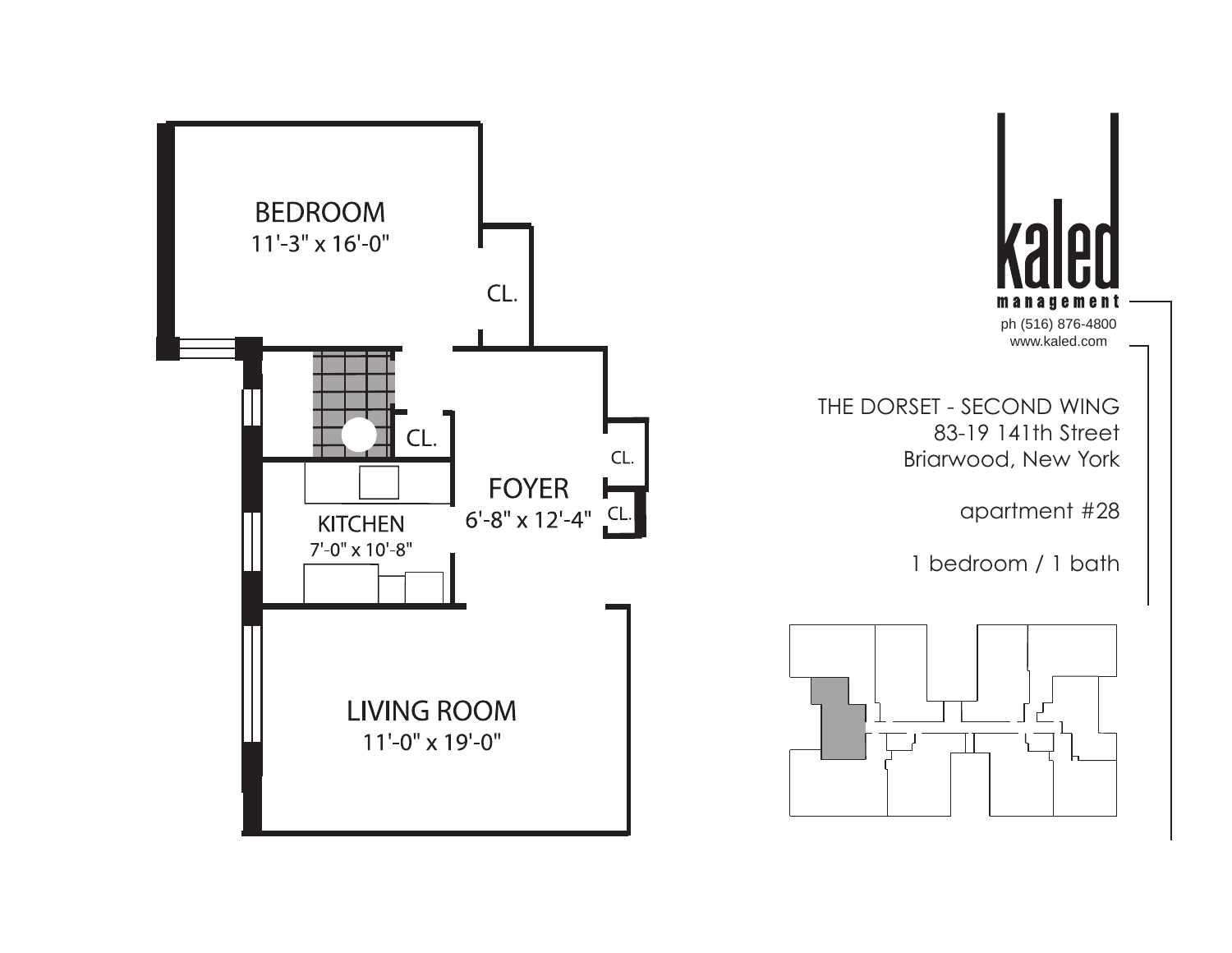